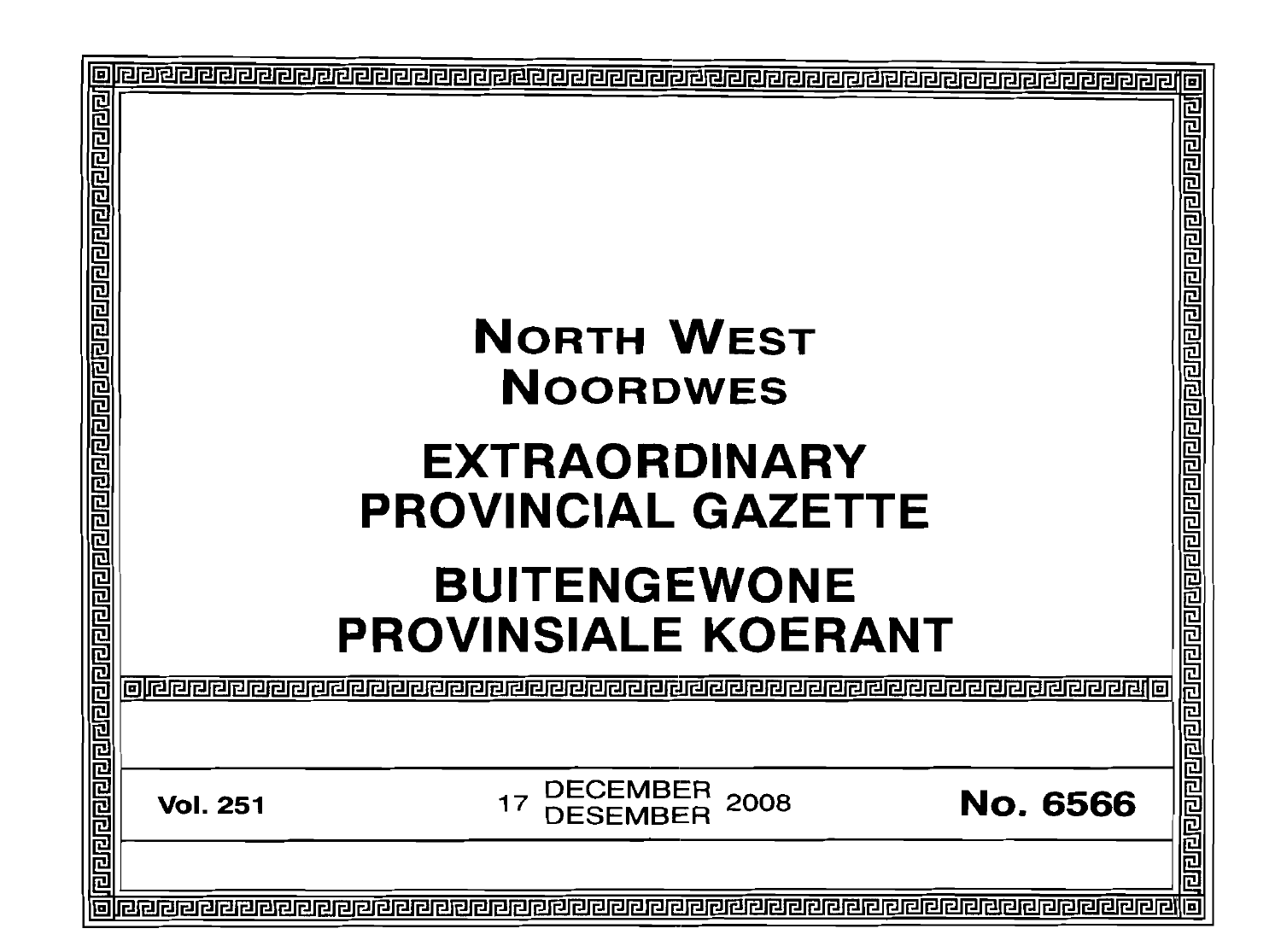No.

# **CONTENTS ·INHOUD**

Page Gazette No. No.

#### **LOCAL AUTHORITY NOTICE**

528 Local Government: Municipal Systems Act (32/2000): Local Municipality of Madibeng: Waste Management By-law. 3 6566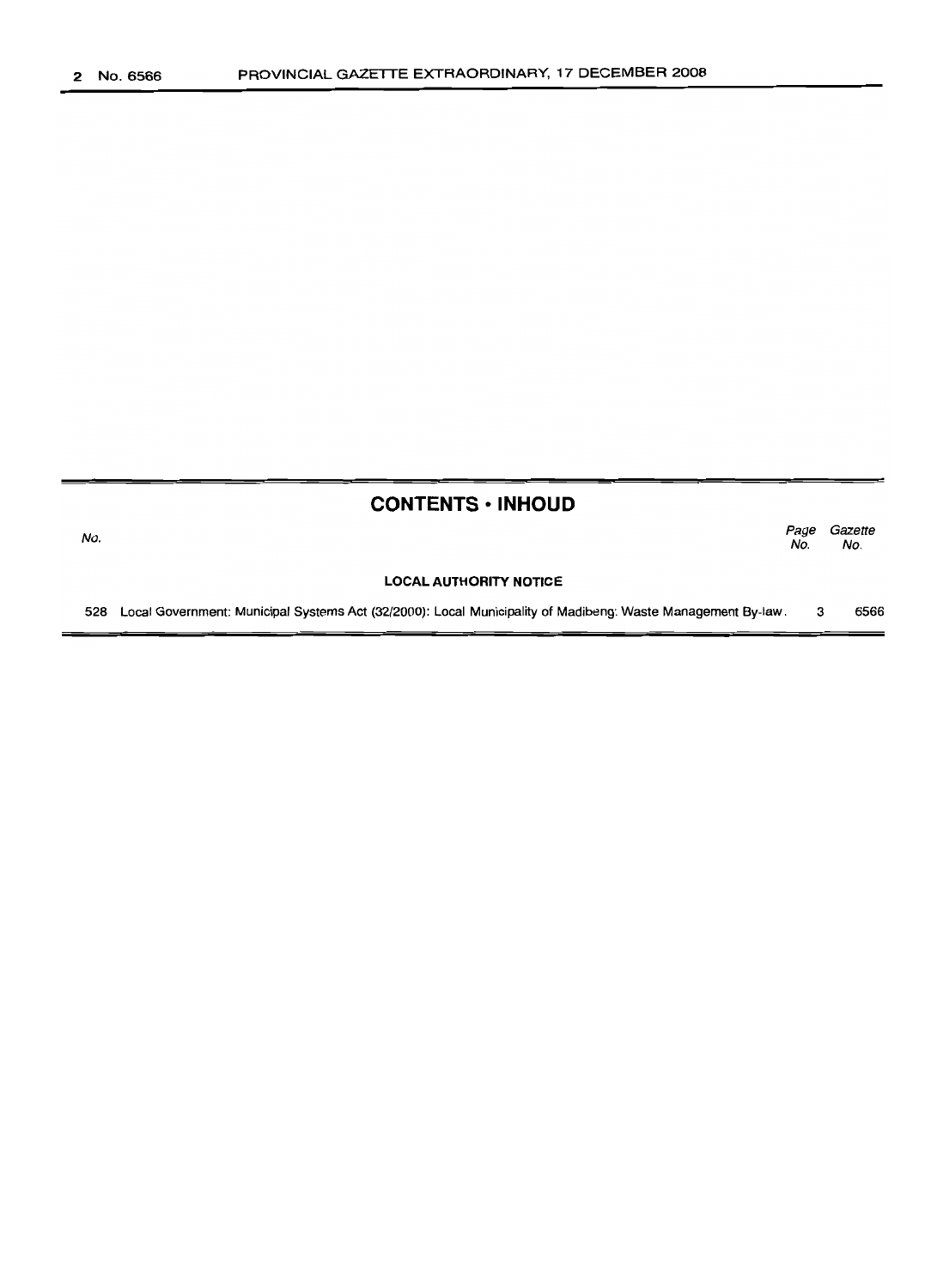# LOCAL AUTHORITY NOTICE

# LOCAL AUTHORITY NOTICE 528 Local Municipality of Madibeng

# WASTE MANAGEMENT BY-LAW

In terms of Section 13 (a) of the Local Government: Municipal Systems Act, 2000 (Act No. 32 of 2000), as amended, it is hereby made known that the Local Municipality of Madibeng has adopted a by-law relating to Waste Management at a meeting of its Council held on 30 September 2008, as scheduled hereunder.

### **SCHEDULE**

### WASTE MANAGEMENT BY-LAW, 2008 (No.1 of 2008)

### For a category B Municipality with an Executive Mayor system

[For a category B local municipality and a type of municipality as contemplated in sections 1(a)(iv) of the North West Municipal Structures Act, 2000 (Act No. 3 of 2000)]

To promote, as required in terms of section 24 of the Constitution of the RSA, 1996 (No. 108 of 1996), the achievement of a safe and healthy environment for the benefit of the residents in the area of jurisdiction of the municipality and to provide for procedures, methods and practices to regulate the management of waste, such as refuse removal and disposal, as well as matters incidental thereto.

Be it enacted by the Municipal Council of the Madibeng Local Municipality in terms of section 11 (3) (m) of the Local Government: Municipal Systems Act, 2000 (Act No. 32 of 2000), as follows:-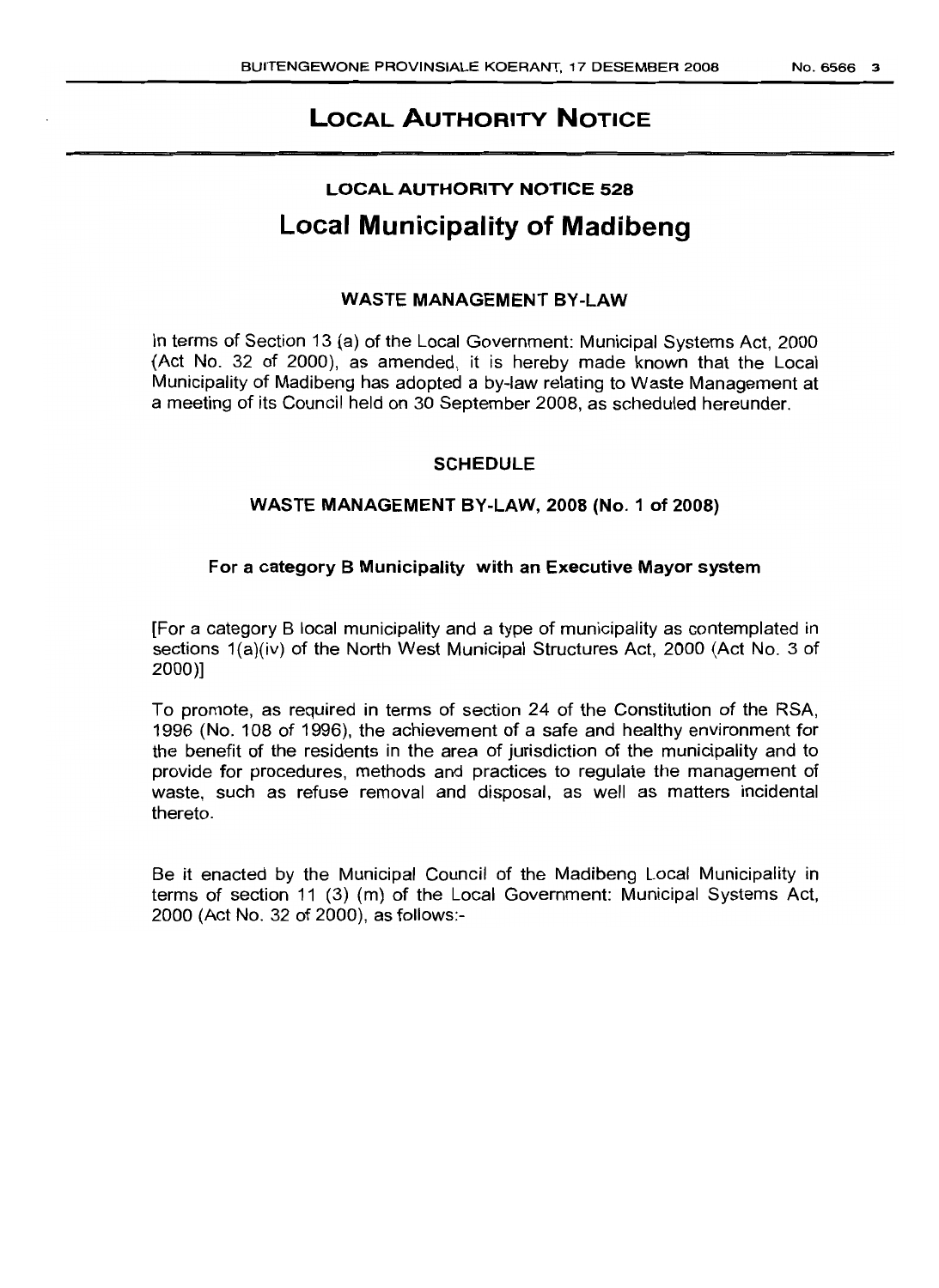# **MADIBENG LOCAL MUNICIPALITY**



# **WASTE MANAGEMENT BY-LAW (NO 1/2008)**

# **TABLE OF CONTENTS**

|                                                                                                                                                                              | <b>PAGE</b>            |  |  |  |  |  |  |
|------------------------------------------------------------------------------------------------------------------------------------------------------------------------------|------------------------|--|--|--|--|--|--|
|                                                                                                                                                                              | 3                      |  |  |  |  |  |  |
| Definitions                                                                                                                                                                  | $3 - 7$                |  |  |  |  |  |  |
| <b>CHAPTER 2</b>                                                                                                                                                             |                        |  |  |  |  |  |  |
| <b>Provision of Refuse Removal Service</b><br>Notice to Municipality<br><b>Provision of Containers</b><br>Placing of containers<br>Use and care of containers and bin liners | 7<br>8<br>8<br>8<br>10 |  |  |  |  |  |  |
| <b>CHAPTER 3 - GARDEN REFUSE</b>                                                                                                                                             |                        |  |  |  |  |  |  |
| Removal and Disposal of Garden Refuse<br>Municipality's Special Service                                                                                                      | 11<br>11               |  |  |  |  |  |  |
| <b>CHAPTER 4 - BUILDER'S REFUSE</b>                                                                                                                                          |                        |  |  |  |  |  |  |
| Responsibility for Builder's Refuse<br>Disposal of Builder's Refuse                                                                                                          | 12<br>12               |  |  |  |  |  |  |
| <b>CHAPTER 5 - BULKY REFUSE</b>                                                                                                                                              |                        |  |  |  |  |  |  |
| Removal and Disposal of Bulky Refuse                                                                                                                                         | 13                     |  |  |  |  |  |  |
|                                                                                                                                                                              |                        |  |  |  |  |  |  |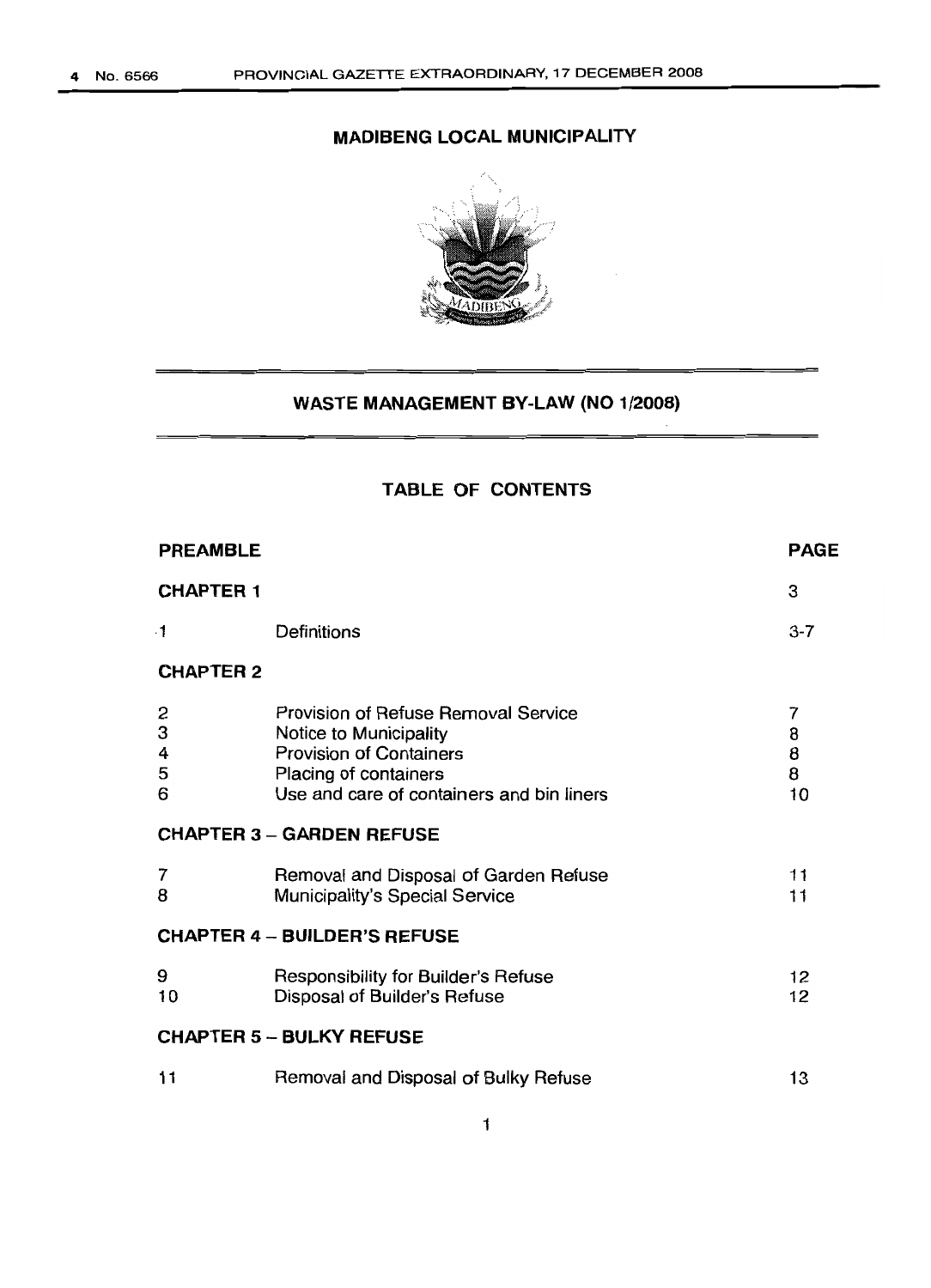|                                                                                                                                   | 12                                                          | Municipality's Special Service                                                                                                                                                                                                                                           | 13                                     |  |  |  |
|-----------------------------------------------------------------------------------------------------------------------------------|-------------------------------------------------------------|--------------------------------------------------------------------------------------------------------------------------------------------------------------------------------------------------------------------------------------------------------------------------|----------------------------------------|--|--|--|
|                                                                                                                                   | <b>CHAPTER 6 - OBJECTIONABLE REFUSE</b>                     |                                                                                                                                                                                                                                                                          |                                        |  |  |  |
|                                                                                                                                   | 13                                                          | Notification of Generation of Objectionable or Special<br><b>Industrial Refuse</b>                                                                                                                                                                                       | 13                                     |  |  |  |
|                                                                                                                                   | 14<br>15                                                    | Storing of Objectionable or Special Industrial Refuse<br>Removal of Objectionable or Special Industrial Refuse                                                                                                                                                           | 14<br>14                               |  |  |  |
|                                                                                                                                   | <b>CHAPTER 7 - DISPOSAL SITES</b>                           |                                                                                                                                                                                                                                                                          |                                        |  |  |  |
|                                                                                                                                   | 16<br>17                                                    | Procedure at Disposal Site<br>Ownership of Refuse                                                                                                                                                                                                                        | 15<br>16                               |  |  |  |
|                                                                                                                                   | <b>CHAPTER 8 - LITTERING, DUMPING AND ANCILLARY MATTERS</b> |                                                                                                                                                                                                                                                                          |                                        |  |  |  |
|                                                                                                                                   | 18<br>19<br>20<br>21<br>22                                  | Littering<br>Dumping<br>Pavements<br><b>Abandoned Things</b><br>Liability of Responsible Person                                                                                                                                                                          | 16<br>17<br>17<br>17<br>17             |  |  |  |
| <b>CHAPTER 9 - CONSENT TO OPERATE AS A WASTE REMOVAL</b><br><b>CONTRACTOR OR TO OPERATE A WASTE</b><br><b>MANAGEMENT FACILITY</b> |                                                             |                                                                                                                                                                                                                                                                          |                                        |  |  |  |
|                                                                                                                                   | 23<br>24<br>25<br>26<br>27                                  | Consent to operate as a waste removal contractor<br>Consent to operate a waste management facility<br>Consent to use services of a waste removal contractor<br>Submission of Waste Information<br>Application for consent                                                | 18<br>18<br>18<br>19<br>19             |  |  |  |
|                                                                                                                                   | <b>CHAPTER 10 - GENERAL PROVISIONS</b>                      |                                                                                                                                                                                                                                                                          |                                        |  |  |  |
|                                                                                                                                   | 28<br>29<br>30<br>31<br>32<br>33<br>34                      | <b>Access to Premises</b><br>Frequency of Removal and Nature of Refuse<br><b>Accumulation of Refuse</b><br>Application for rendering or termination of service<br>Charges<br><b>Offences and Penalties</b><br>Applications for exemption from compliance with provisions | 19<br>19<br>19<br>20<br>20<br>21<br>21 |  |  |  |
|                                                                                                                                   | 35                                                          | of by-law<br>Repeal of previous by-laws                                                                                                                                                                                                                                  | 21                                     |  |  |  |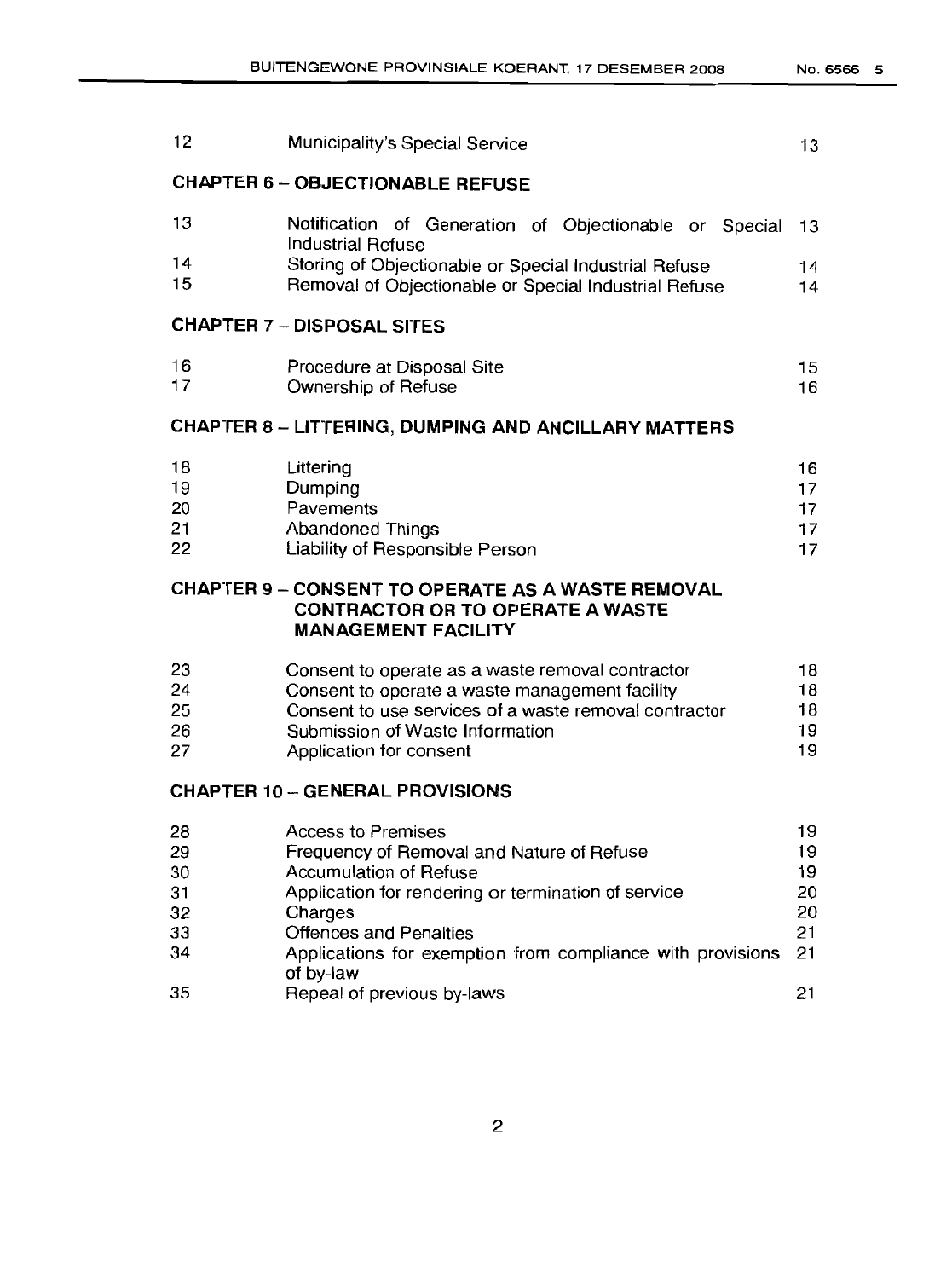#### MADIBENG LOCAL MUNICIPALITY

#### WASTE MANAGEMENT BY-LAW (NO 1/2008)

#### PREAMBLE

The purpose of this by-law is to promote, as required in terms of section 24 of the Constitution of the RSA, 1996 (No. 108 of 1996), the achievement of a safe and healthy environment for the benefit of the residents in the area of jurisdiction of the municipality and to provide for procedures, methods and practices to regulate the management of waste, such as refuse removal and disposal, as well as matters incidental thereto.

Be it enacted by the Municipal Council of Madibeng Local Municipality in terms of section 11(3)(m) of the Local Government: Municipal Systems Act, 2000 (Act No. 32 of 2000) as follows:

#### CHAPTER 1

1. Definitions

"abandoned" means any waste having been placed on any side walk or public place and left unattended regardless of whether it is secured or contained in any way:

"basic municipal services" means a municipal service that is necessary to ensure an acceptable and reasonable quality of life and, if not provided, . would endanger public health or safety or the environment;

"bin" means a standard type of refuse bin or container approved by the Municipality and "container" has the same meaning;

"bin-liner" means a plastic bag, as prescribed by the municipality, for placement inside a container with a conserving capacity not exceeding  $0,1m<sup>3</sup>$  (85 litres);

"builder's refuse" means any waste or refuse resulting from or generated by the construction, renovation or demolition of a building or other structure or works on any premises;

"bulk container" means any container supplied by the municipality on a temporary basis in 3 or 6m<sup>3</sup> sizes or on a permanent basis in 3, 5, 5, 6 or 9m<sup>3</sup> sizes for rental by persons for use in disposing of refuse;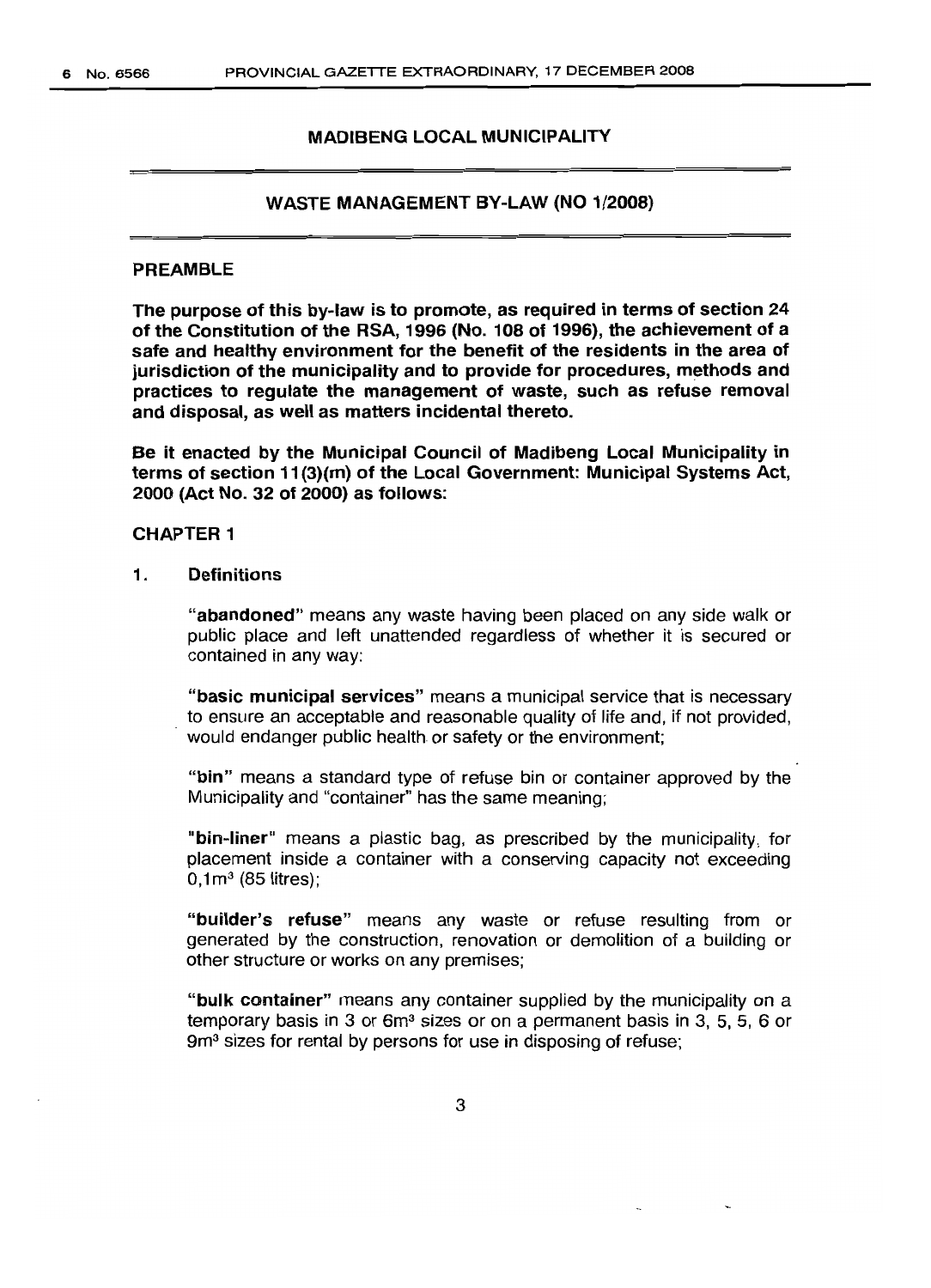"bulky refuse" means any refuse, other than industrial refuse, which emanates from any premises and which by virtue of its mass, shape, size or quantity cannot be conveniently accumulated in or readily removed from a container with a bin liner and excludes objectionable or builders' refuse;

"business refuse" means any refuse generated on any business premises, which can readily be removed by means of and without damaging the bin-liner but excludes garden, builder's bulky, industrial or objectionable refuse;

"charge" means the charge prescribed by the municipality by resolution;

"container" means a standard type of refuse container as approved by the municipality.

"council" means the Madibeng Local Municipality;

"domestic refuse" means any refuse or waste normally emanating from or incidental to the normal occupation of a dwelling, flat, church, hall, hostel, school, old age home or office but shall not include stones, soil, gravel, bricks, waste liquids, night soil, business, or industrial, bulky, garden, builder's or trade refuse;

"dry industrial refuse" means dry refuse generated as a result of manufacturing, maintenance, fabricating and dismantling activities and the activities of railway marshalling yards, but shall exclude builder's, special industrial or domestic refuse;

"garden refuse" means any refuse which is generated as a result of normal gardening activities such as grass cuttings, leaves, plants, flowers, weeds and other similar light matter but shall exclude pruned tree or shrub branches, tree stumps, stones, soil, gravel, bricks etc, and any other garden refuse in quantities of more than  $2m^3$ ;

"medical waste" means all waste generated in the performance of the professional functions of medical practitioners, dentists and veterinarians, except infectious waste;

#### "municipality"

(a) means the Madibeng Local Municipality as established in terms of Section 12 of the Municipal Structures Act, 117 of 1998 and includes any political structure, political office bearer, councillor, duly authorised agent or any employee thereof acting in connection with this by-law by virtue of a power vested in the municipality and delegated or sub-delegated to such political structure, political office bearer, councillor, agent or employee;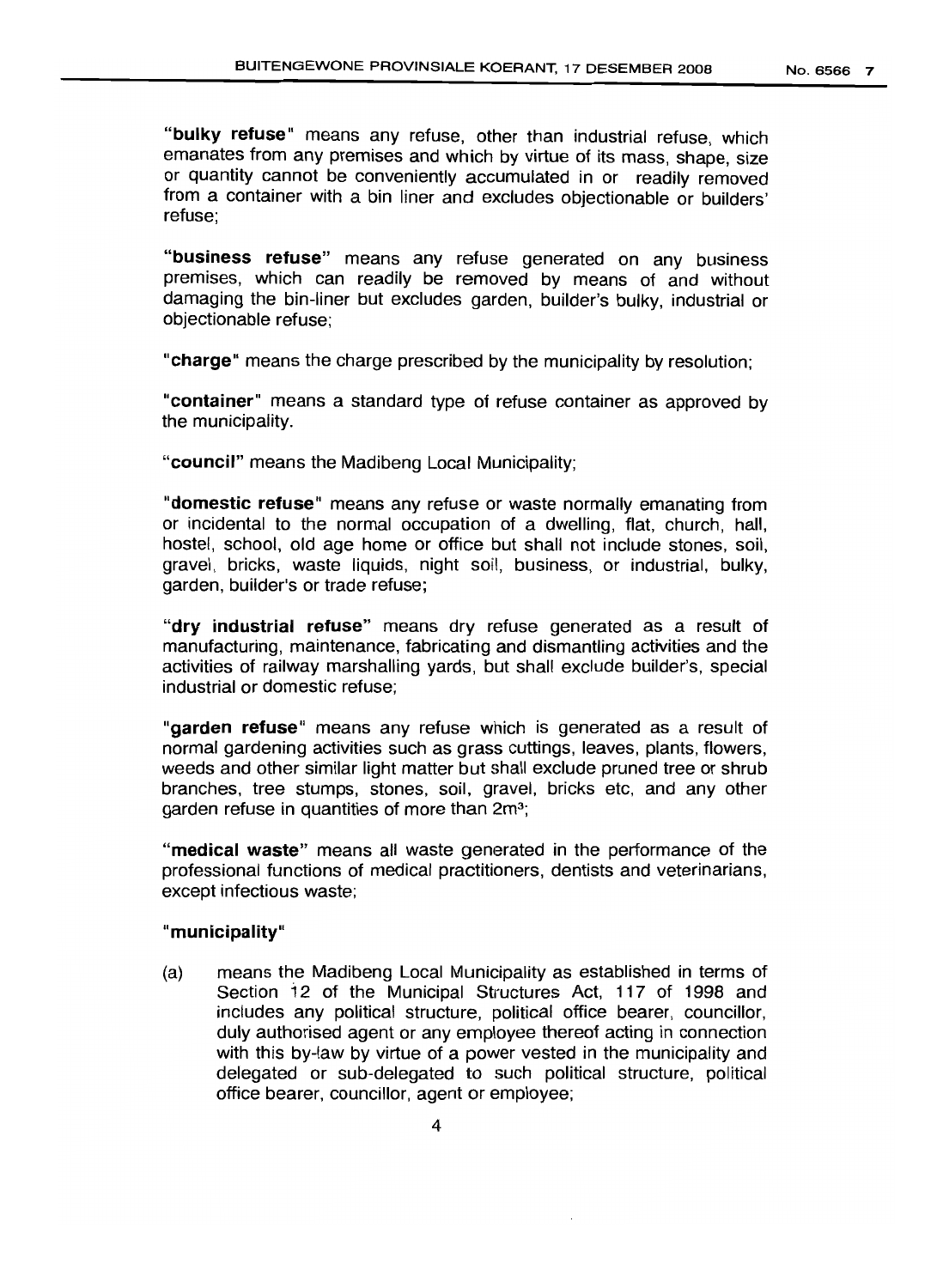- (b) its successor in title; or
- (c) a structure or person exercising a delegated power or carrying out an instruction, where any power in this by-law has been delegated or sub-delegated, or an instruction given, as contemplated in section 59 of the Local Government: Municipal Systems Act, 2000; or
- (d) a service provider fulfilling a responsibility under this by-law, assigned to it in terms of section 81(2) of the Local Government: Municipal Systems Act 2000, or any other law, as the case may be.

**"municipal** service" means, a service that a municipality in -terms of its powers and functions provides or may provide to or for the benefit of the local community irrespective of whether -

- (a) such a service is provided, or to be provided, by the municipality through an internal mechanism contemplated in section 76 or by engaging an external mechanism contemplated in section 76; and
- (b) fees, charges or tariffs are levied in respect of such a service or not;

"objectionable refuse" means refuse which is toxic, dangerous, injurious or harmful or which may pollute the environment or which results from a manufacturing process or the pre-treatment for disposal purposes of any industrial or mining liquid waste, which in terms of the Municipality's Water & Sanitation By-law may not be discharged into a drain or sewer or which results from manufacturing, maintenance, fabricating and dismantling activities and the activities of railway marshaling yards, excluding builders refuse or domestic refuse;

"occupier" for the purposes hereof means the person who controls and resides in or who controls and otherwise uses immovable property and includes joint occupiers without regard to the title under which he, she or they occupies it;

"owner" means and includes:

- (a) the person in whom from time to time is vested the legal title to premises, including, but not limited to, the registered owner according to the title deed;
- (b) where the owner of the premises concerned is insolvent, deceased, has assigned his estate for the benefit of his creditors, has been placed under curatorship in terms of an order of court, is a closed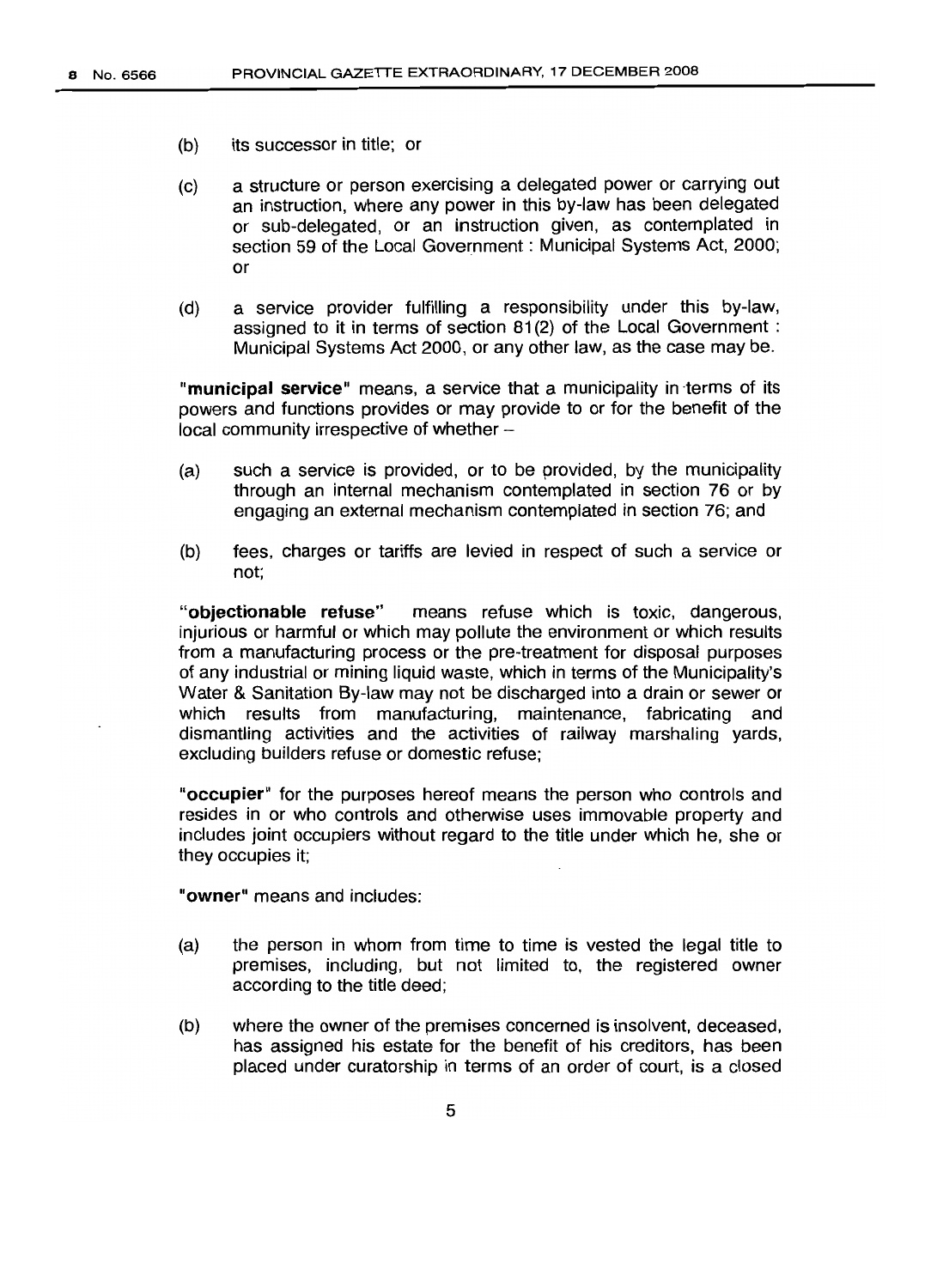corporation being wound up, or is a company being wound up or under judicial management, and includes the person in whom the administration of such premises is vested as executor, administrator, trustee, assignee, curator, liquidator or judicial manager as the case may be;

- (c) in any case where the Council is unable to determine the identity of such person, a person who is entitled to the benefit of the use of such premises; and
- (d) the lessee under any registered lease of land which is entered into for a period of not less than ten years or for the natural life of the lessee or any other person mentioned in such lease or which is renewable from time to time at the will of the lessee indefinitely or for a period which together with the first period of such lease amounts in all to not less than ten years, whether or not such renewal is dependent on the periodical consent or permission of, or the periodical renewal of a licence by the State or any statutory licensing body;
- (e) in relation to
	- (i) a piece of land delineated on a sectional plan registered in terms of the Sectional Titles Act, 1986 (Act 95 of 1986), the developer or the body corporate in respect of the common property; and
	- (ii) a section as defined in such Act, the person in whose name the relevant unit is registered under a sectional title deed, and includes the lawfully appointed representative of such a person;

and where the text so requires, includes the occupier of a property.

"recyclable waste" means waste set aside for purposes other than being disposed of by landfill or incineration;

"road reserve" means the verge and the roadway of a public road as defined in the Road Traffic Act, 29 of 1989, as amended;

"special industrial refuse" means refuse consisting of a liquid or sludge resulting from a manufacturing process or the pre-treatment for disposal purposes of any industrial liquid waste which may not be discharged into a drain or sewer in terms of the Municipality's Water and Sanitation By-law;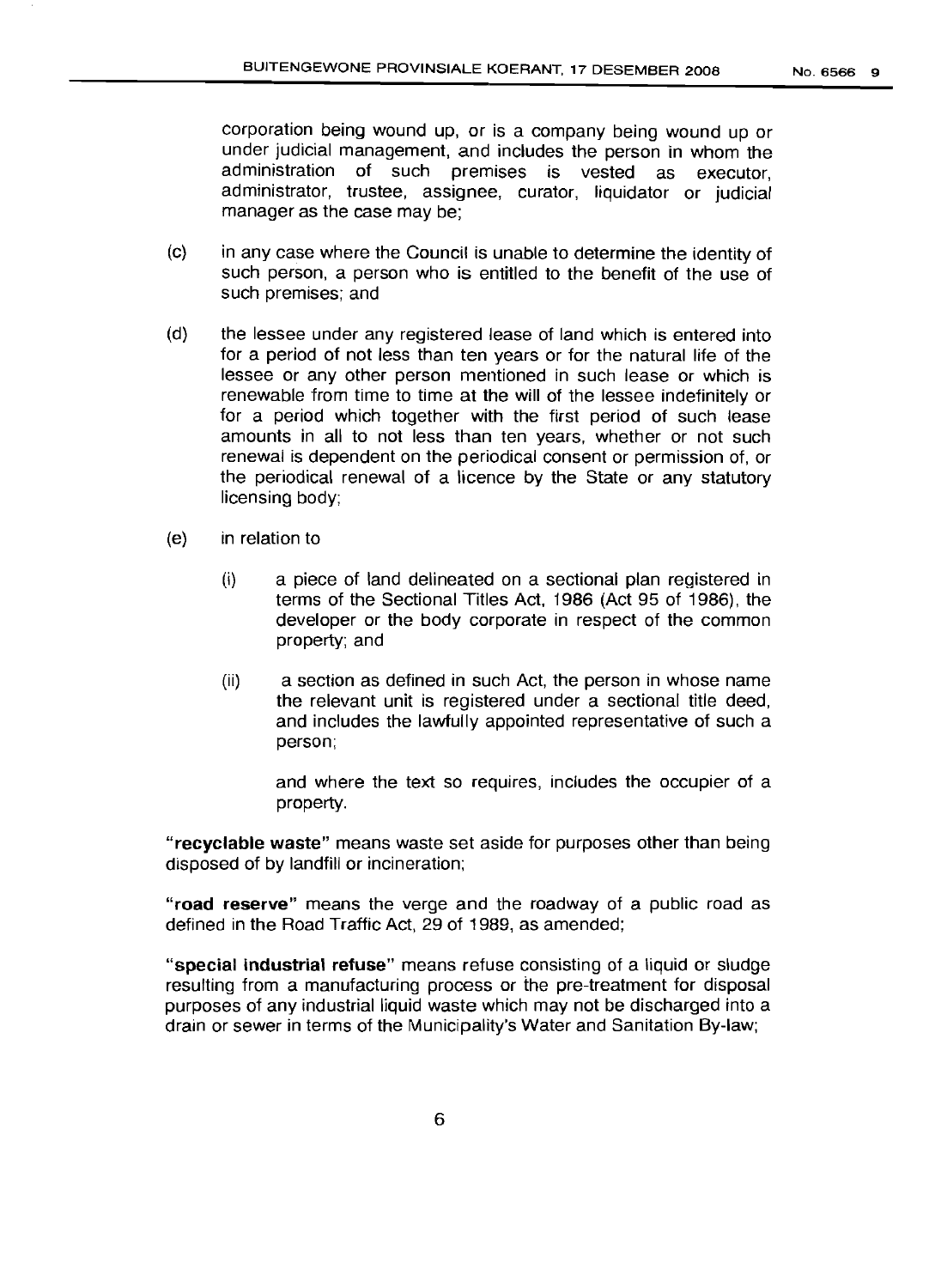"tariff" means the tariff of charges as determined from time to time by the municipality by resolution in terms of section 75A of the Local Government: Municipal Systems Act, No. 32 of 2000 as amended;

"trade refuse" means any trade material or trade waste as determined by the municipality and agreed to by the owner or occupier.

"waste management facility" means any facility where waste is taken for transfer, sorting into sub-elements for recycling, composting, incineration or final disposal;

"Waste removal contractor" means any person or company permitted in terms of these by-laws to transport waste.

#### CHAPTER 2

#### REMOVAL OF REFUSE

#### 2. PROVISION OF REFUSE REMOVAL SERVICE

- 2(1) The municipality provides a service for the collection and removal of refuse at a tariff determined by resolution from time to time in terms of section 75A of the Local Government: Municipal Systems Act, 2000 (No. 32 of 2000). as amended: Provided that the rendering of a particular service in a particular area is subject to the approval of the municipality.
- 2(2) If required by the Municipality, the occupier of premises where refuse is generated, shall avail himself of the service provided by the Municipality for the collection and removal of such refuse.
- 2(3) The owner or occupier of the premises on which the refuse is generated, shall be liable for the payment of the tariff charges in respect of any service provided by the Municipality for the collection and removal of such refuse.
- 2(4) No other person other than the municipality or service provider appointed by it shall remove refuse from any premises or dispose of it in any manner whatsoever unless authorized by the municipality;

#### 3. NOTICE TO MUNICIPALITY

3(1) The occupier of the premises, or if there is more than one occupier, the owner of such premises, shall within seven days after the commencement of the generation of refuse on a premises, notify the Municipality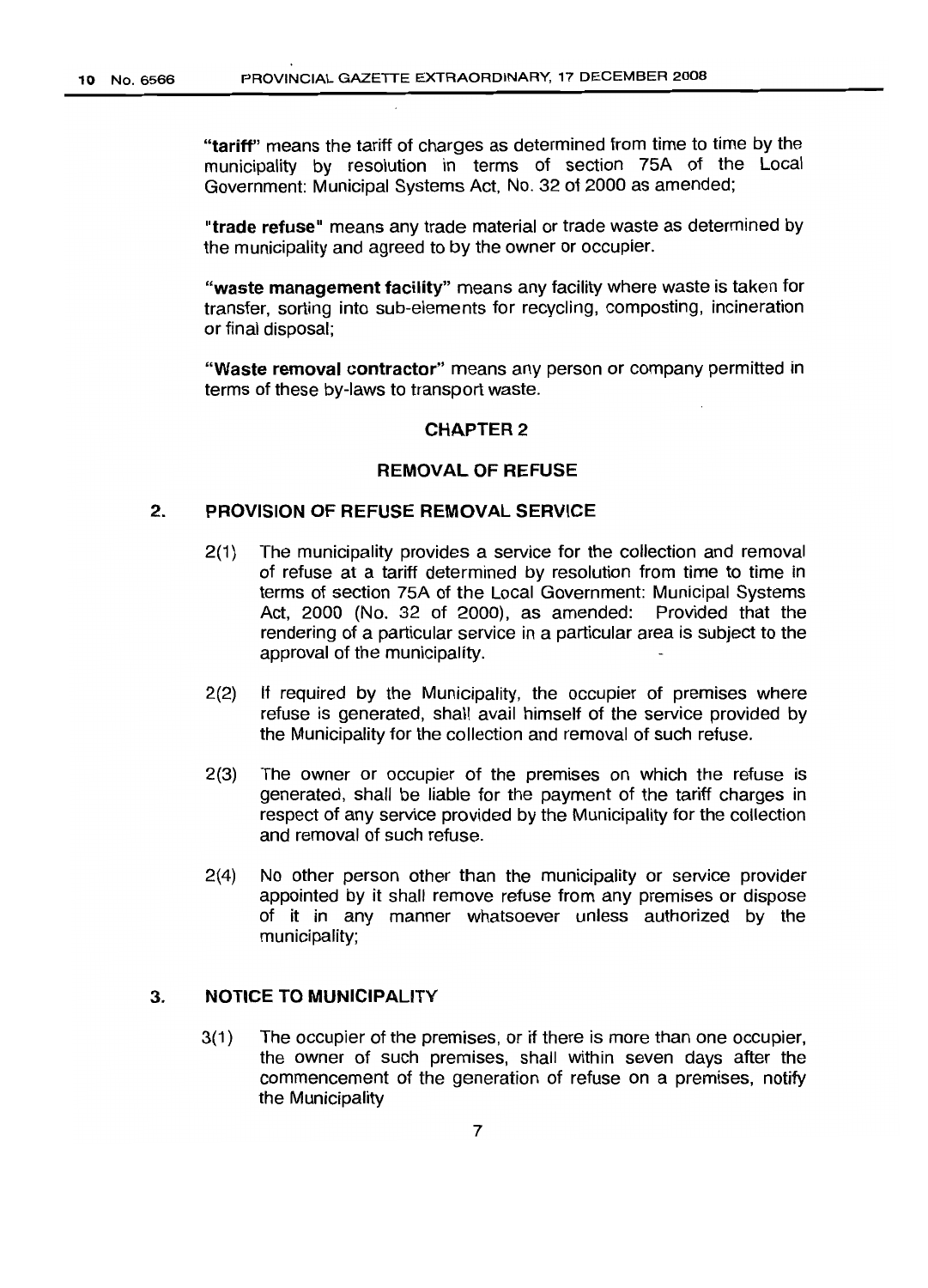- (a) that the premises is being occupied;
- (b) whether builders refuse or bulky refuse or business refuse or domestic refuse or objectionable refuse is being generated on the premises;
- (c) regarding the estimated volume of such refuse being generated.
- 3(2) The number of refuse bins required or deemed to be necessary on any premises shall be directed or decided upon by the Municipality.

## 4. **PROVISION OF CONTAINERS**

- 4(1) The Municipality shall determine the type and number of containers (which must have a close-fitting lid and two handles) required on a premises.
- 4(2) The owner of a premises shall be responsible for the supply of the predetermined number and type of containers, required by the Municipality.
- 4(3) If a container is supplied by the Municipality, such container shall be supplied free of charge, or at ruling prices or at a hiring tariff, as the Municipality may determine.
- 4(4) Where a container is supplied free of charge or at a hiring tariff by the Municipality, such container shall remain the property of the Municipality and the owner of the premises shall be liable to the Municipality for the loss of or damage to such container.
- 4(5) The municipality may, at anytime, remove some of the containers or deliver additional containers if in its opinion a lesser or greater number of containers is required on the premises.

#### 5. **PLACING OF CONTAINERS**

- 5(1) The owner or occupier of premises shall provide sufficient space for the storage of the containers on the premises as approved by the Municipality.
- 5(2) The space provided in terms of section 5(1) shall be in such a position on the premises as will allow the storage of containers without their being visible from a street or public place, unless otherwise directed by the Municipality.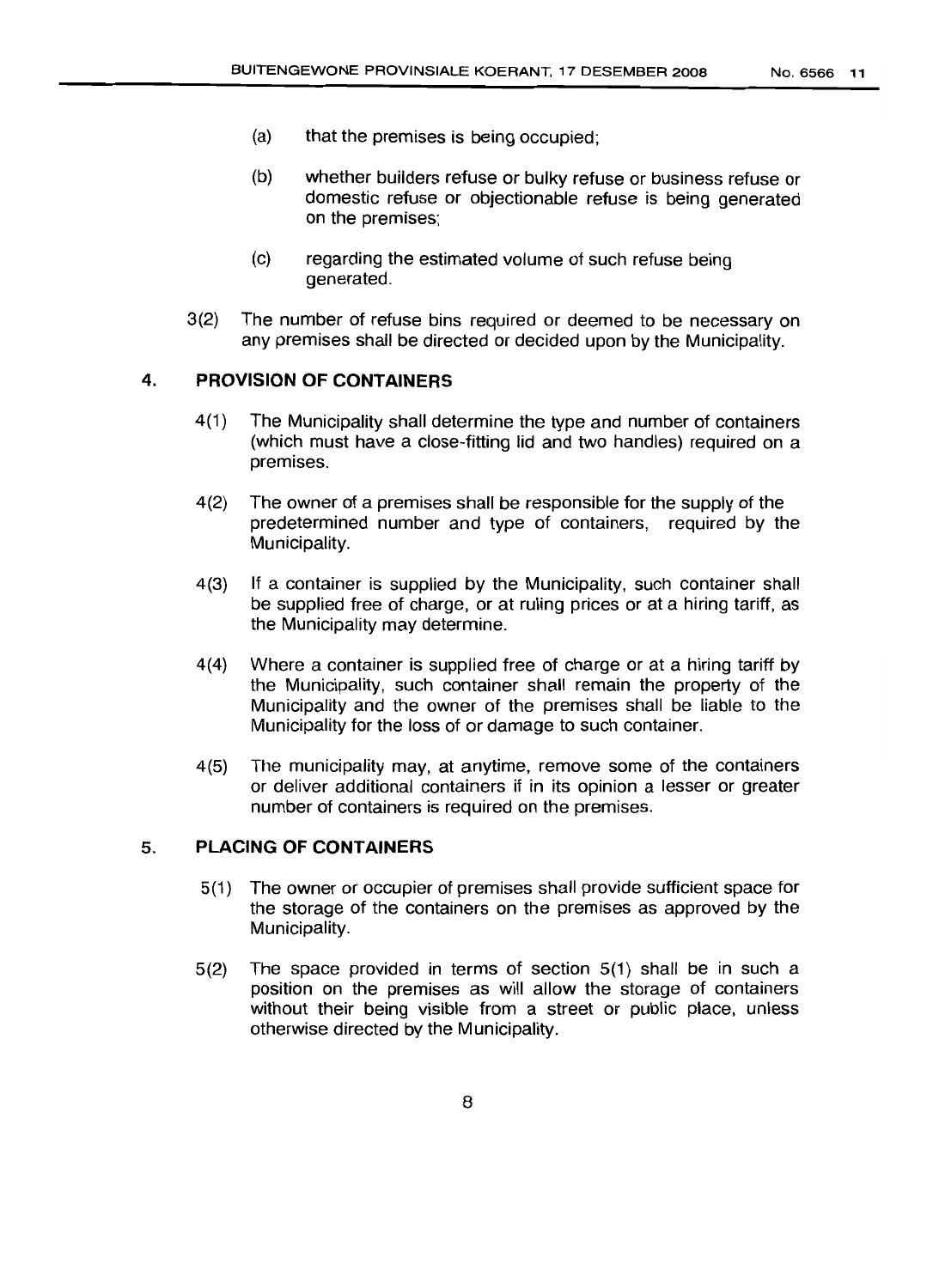- 5(3) All containers with a conserving capacity not exceeding  $0,1 \text{ m}^3$ , in which business or domestic refuse is placed, shall be equipped with bin liners of at least 950 x 750 mm and 25 micrometer thick or as may be determined by the Municipality from time to time, and such bin liners shall be supplied by the occupant or owner, unless otherwise determined by the Municipality.
- 5(4) (a) Bin liners containing refuse, properly closed, shall be placed on the outside of the premises next to the fence on the street boundary, near the entrance or driveway entrance, only on the day of removal, as determined by the Municipality.
	- (b) If the premises are not fenced, such bin liners shall be placed immediately outside the boundary of the premises.
- 5(5) If required by the Municipality, the place of collection shall be so located as to permit convenient access to and regress for the Municipality's refuse collection vehicles.
- 5(6) A sufficient area shall be provided to keep a special container for the storage of refuse as described in section 6 (1) (a) (i), apart from the space necessary for the storage of refuse not kept in a special container.
- 5(7) The Municipality may at its discretion indicate a position from where refuse may be removed more conveniently.
- 5(8) Notwithstanding any provision to the contrary, the Municipality may-
	- (a) in the case of buildings erected, or buildings of which the building plans have been approved prior to the coming into operation of this by-law; and
	- (b) in the event of the Municipality, in its opinion, being unable to collect and remove refuse from the space provided in terms of section 6(1).

having regard to the avoidance of nuisance or the convenience of collection of refuse, indicate a position within or outside the premises where the container(s) shall be placed for the collection and removal of such refuse and such container(s) shall then be placed in such position at such times and for such periods as the Municipality may prescribe.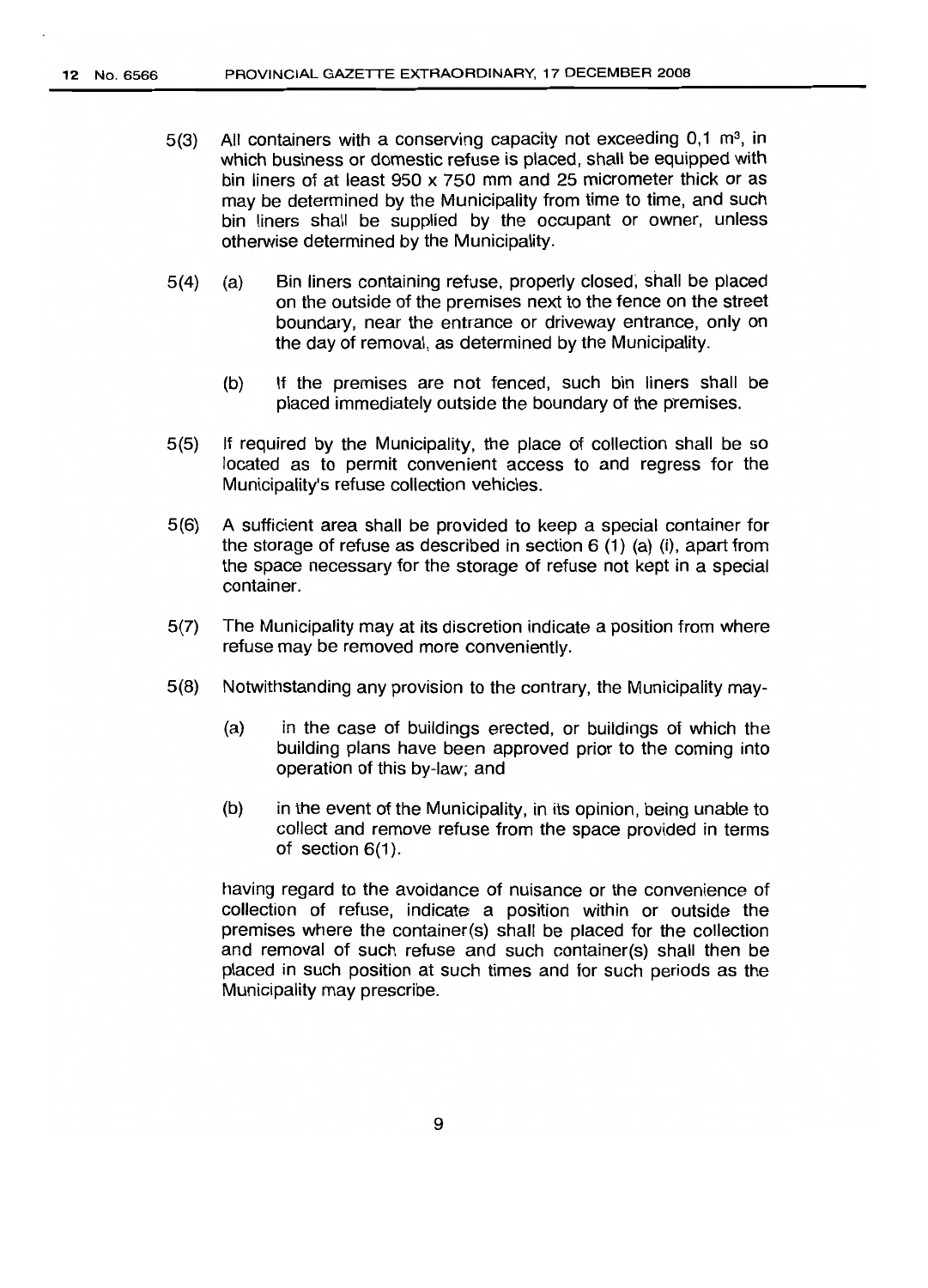# 6. **USE AND CARE OF CONTAINERS AND BIN LINERS**

- 6(1) The occupier of premises, or in the case of premises being occupied by more than one occupant, the owner of such premises, shall ensure that-
	- (a) all the domestic or business refuse generated on the premises is placed and kept in bin liners for removal by the Municipality: Provided that the provisions of this subsection shall not prevent any occupier, or owner, as the case may be-
		- (i) who has obtained the Municipality's prior written consent, from selling or otherwise disposing of any swill, corrugated cardboard, paper, glass or other waste material for recycling in a manufacturing process or, in the case of swill, for consumption;
		- (ii) from utilising such domestic refuse as may be suitable for making compost, provided that the refuse remains on the premises and does not cause a nuisance;
	- (b) no hot ash, glass fragments or other business or domestic refuse which may cause damage to bin liners or injury to the Municipality's employees while carrying' out their duties in terms if this By-law, is placed in bin liners before he/she has taken the necessary precautions to avoid such damage or injury;
	- (c) no material, including any liquid which, by reason of its mass or other characteristics is likely to render such bin liners too difficult for the Municipality's employees to handle or carry, is placed in such bin liners;
	- (d) every container on the premises which is provided with a close-fitting lid, is covered except when refuse is being deposited therein or discharged therefrom, and that every container is kept in a clean and hygienic condition.
- 6(2) No container may be used for any purpose other than that for which it is supplied and no fire shall be lit in such container.
- 6(3) The bin liners containing refuse shall be removed by the Municipality only if such bin liners have been placed at the prescribed places, as provided for in section 5, at such intervals as the Municipality may deem necessary.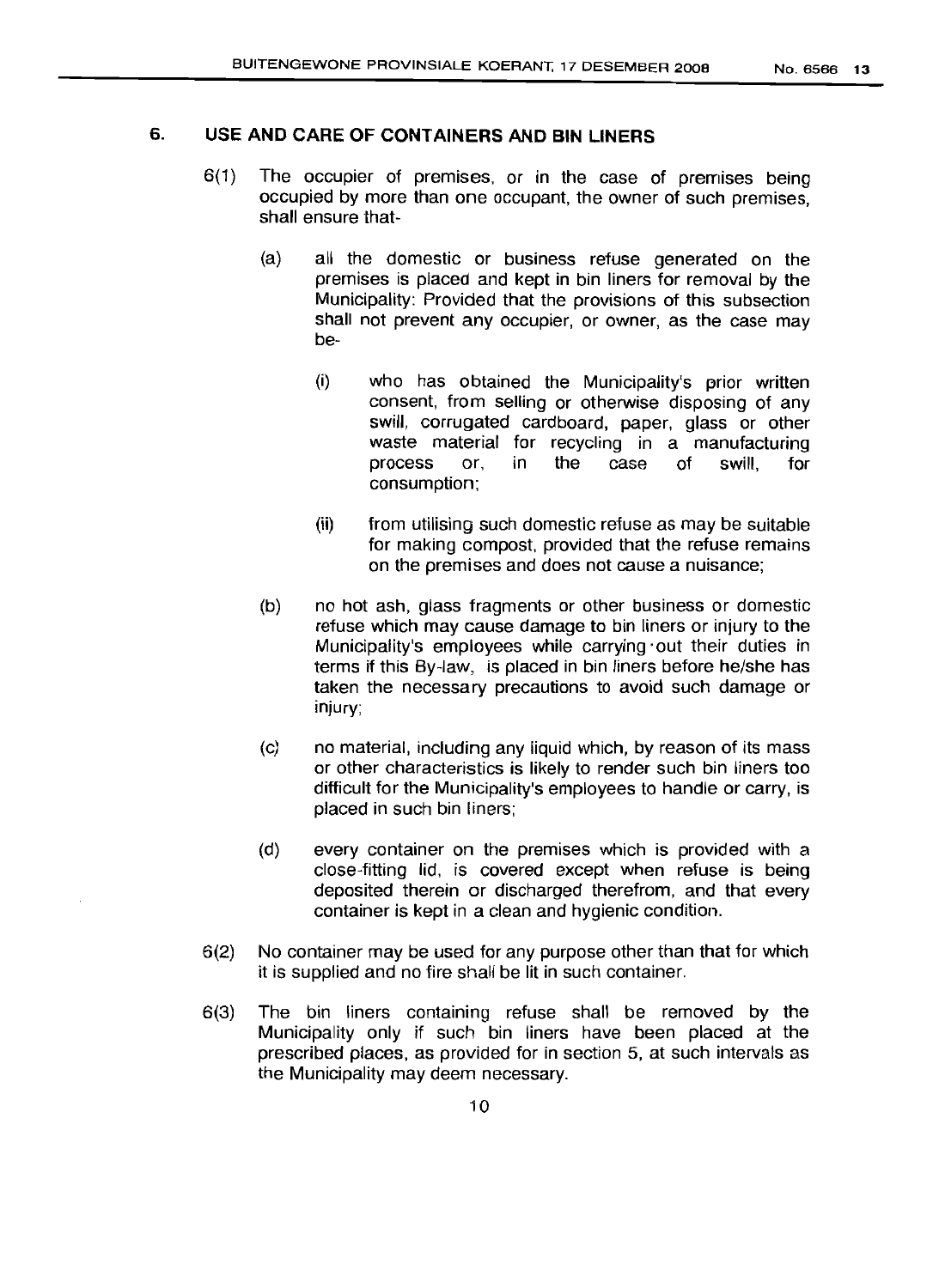6(4) The Municipality shall not be liable for the loss of or for any damage to a container or bin liner.

#### **CHAPTER 3**

#### **GARDEN REFUSE**

#### 7. **REMOVAL AND DISPOSAL OF GARDEN REFUSE**

- 7(1) The occupier or, in the case of premises occupied by more than one occupant, the owner of the premises on which the garden refuse is generated, shall ensure that such refuse be disposed of within a reasonable time after the generation thereof: Provided that garden refuse may be retained on the premises for the making of compost if it will not cause a nuisance or a health or fire hazard.
- 7(2) Subject to the provisions of section 2 (2) and 2(4), any person may remove and dispose of garden refuse.
- 7(3) Garden refuse shall, once it has been removed from the premises on which it was generated be deposited on a site designated by the Municipality as a disposal site for such garden refuse.
- 7(4) No person shall dump any garden refuse on sidewalks, roads, parks, public places, empty erven or any place not specifically designated for the disposal of refuse.

#### **8. THE MUNICIPALITY'S SPECIAL SERVICE**

- 8(1) At the request of the occupier or owner of any premises, the Municipality shall remove bulky garden and other bulky refuse from premises, provided that the Municipality is able to do so with its refuse removal equipment. All such refuse shall be placed within 3 m of the boundary loading point, but not on the sidewalk.
- 8(2) The Municipality may determine that certain garden refuse shall be placed and kept in bin liners in which event the stipulations of section 5 shall *mutatis mutandis* apply.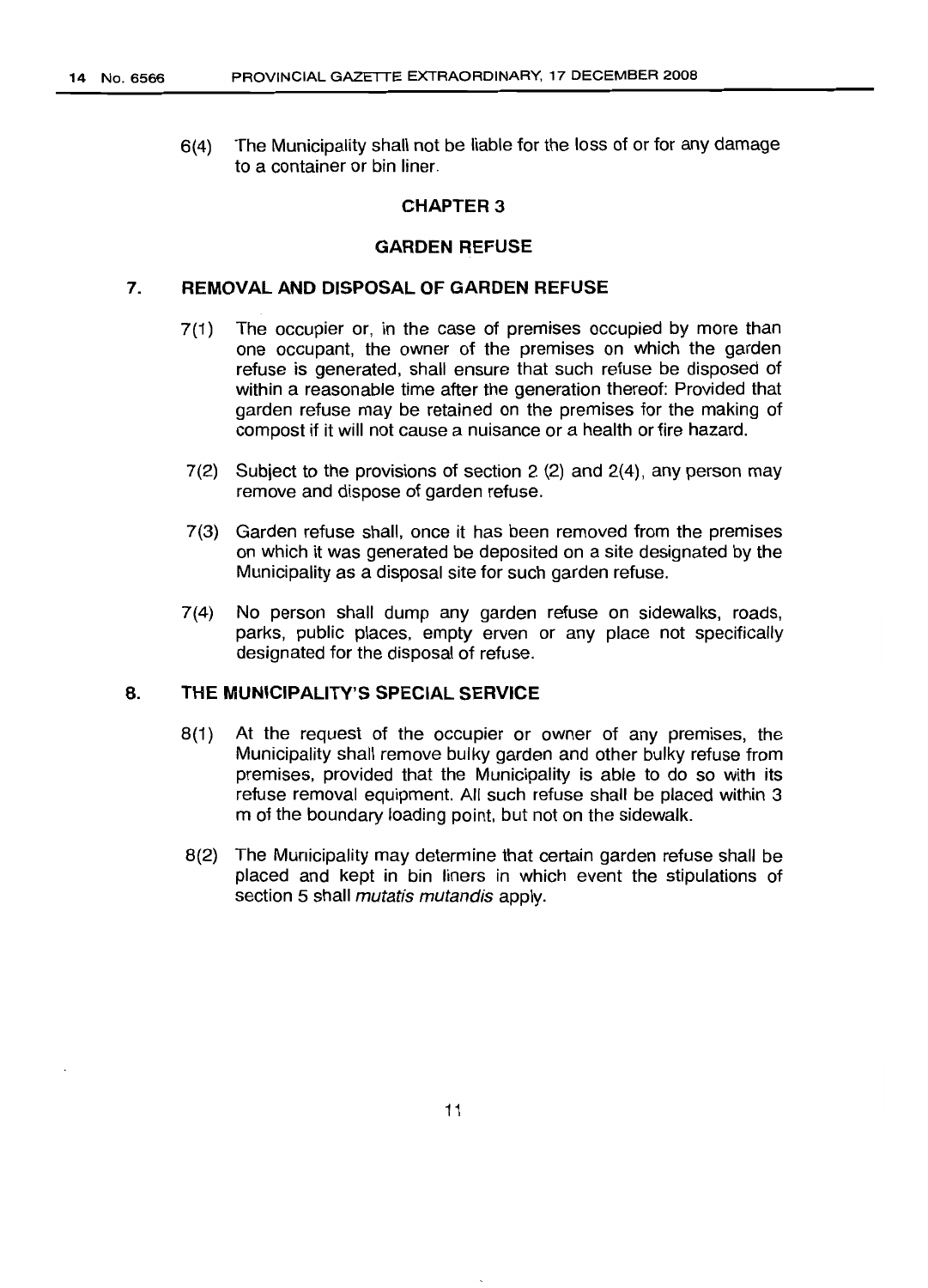#### **CHAPTER 4**

#### **BUILDERS REFUSE**

## 9. **RESPONSIBILITY FOR BUILDERS REFUSE**

- 9(1) The owner of premises on which builders refuse is generated and the person engaged in the activity which causes such refuse to be generated, shall ensure that such refuse be disposed of in terms of section 10 within a reasonable time after the generation thereof: Provided that a reasonable time does not exceed 7 days.
- 9(2) Any person may operate a builders refuse removal service. Should the Municipality provide such a service, it shall be done at the prescribed tariff charge.

#### 10. **DISPOSAL OF BUILDERS REFUSE**

- 10(1) Subject to the provisions of subsection (2) all builders refuse shall be deposited at the Municipality's refuse disposal sites.
- 10(2) For the purpose of reclamation of land, builders refuse may with the written consent of the Municipality, be deposited at a place other than the Municipality's refuse disposal sites.
- 10(3) No person shall dump any builders refuse on sidewalks, roads, parks, empty erven or any place not specifically designated for the disposal of builder's rubble.
- 10(4) Any consent given in terms of subsection 9(2) shall be subject to such conditions as the Municipality may deem necessary: Provided that in giving or refusing its consent or in laying down conditions the Municipality shall have regard to-
	- (a) the safety of the public;
	- (b) the environment of the proposed disposal site;
	- (c) the suitability of the area including the drainage thereof;
	- (d) the expected manner and times of depositing of refuse at the site;
	- (e) the leveling of the site;
	- (f) the control of dust;
	- (g) other relevant factors.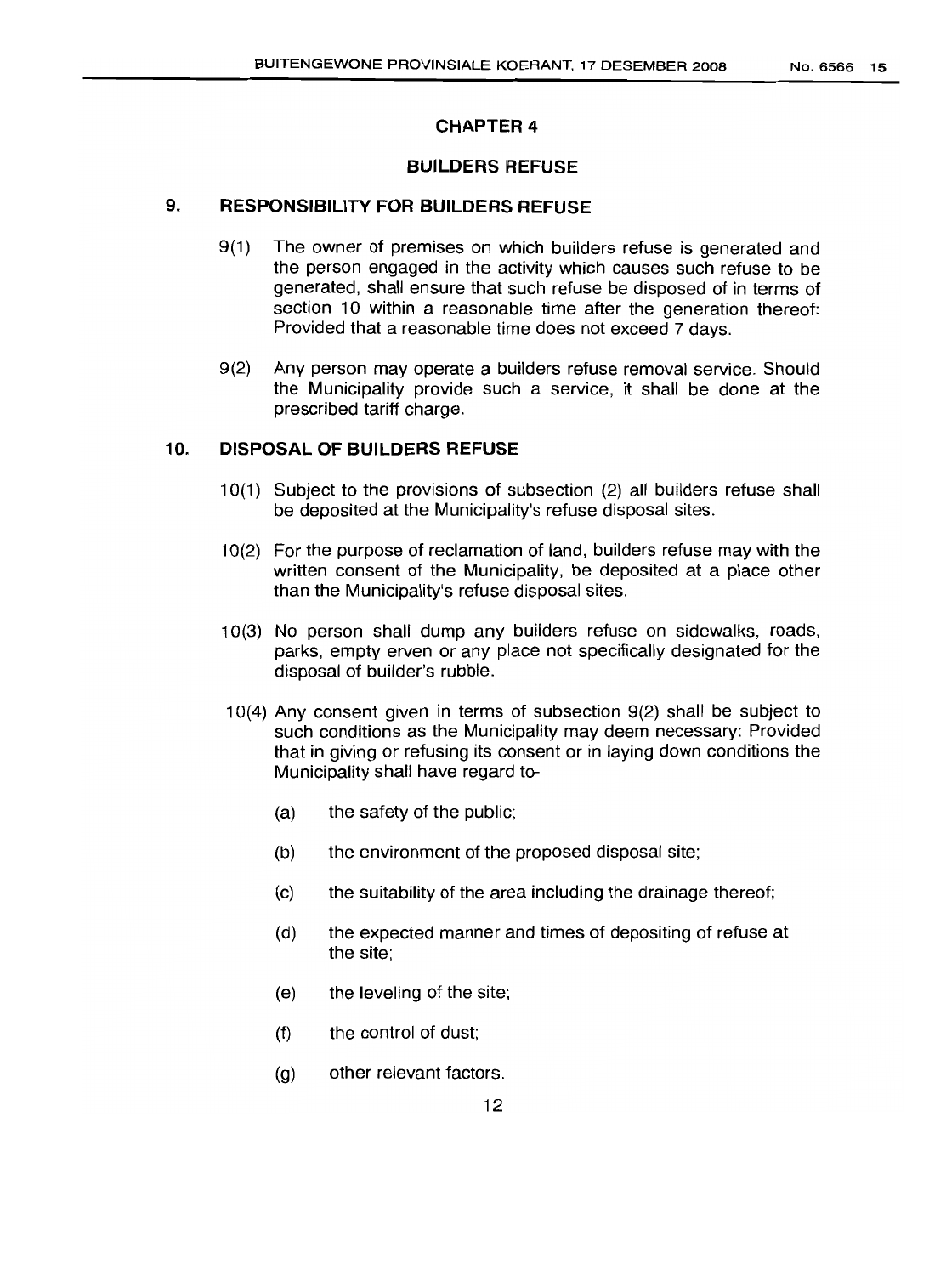#### CHAPTER 5

# BULKY REFUSE

### 11. REMOVAL AND DISPOSAL OF BULKY REFUSE

- 11(1) The occupier or, in the case of premises occupied by more than one person, the owner of the premises on which bulky refuse is generated, shall ensure that such refuse be disposed of in terms of this Chapter within a reasonable time after the generation thereof.
	- 11(2) Any person may remove and dispose of bulky refuse.
	- 11(3 Bulky refuse shall, once it has been removed from the premises on which it was generated, be deposited on a site designated by the Municipality as a disposal site for such refuse.

## 12. THE MUNICIPALITY'S SPECIAL SERVICE

12(1) At a request of the owner or any occupier of any premises the Municipality shall remove bulky refuse from premises at the prescribed tariff, provided that the Municipality is able to do so with its refuse removal equipment.

## CHAPTER 6

#### OBJECTIONABLE REFUSE

## 13. NOTIFICATION OF GENERATION OF OBJECTIONABLE OR SPECIAL INDUSTRIAL REFUSE

- 13(1) The owner or occupier of premises on which objectionable or special industrial refuse is generated, shall, inform the Municipality of the composition thereof, the quantity generated, how it is stored and how and when it will be removed.
- 13(2) If so required by the Municipality, the notification referred to in subsection (1) shall be sustained by an analysis certified by a qualified chemist or a person nominated by the Municipality.
- 13(3) The Municipality or any person authorized by the Municipality may enter premises at any reasonable time to ascertain whether objectionable or special industrial refuse is generated on such premises and may take samples and test any refuse found on the premises to ascertain its composition.